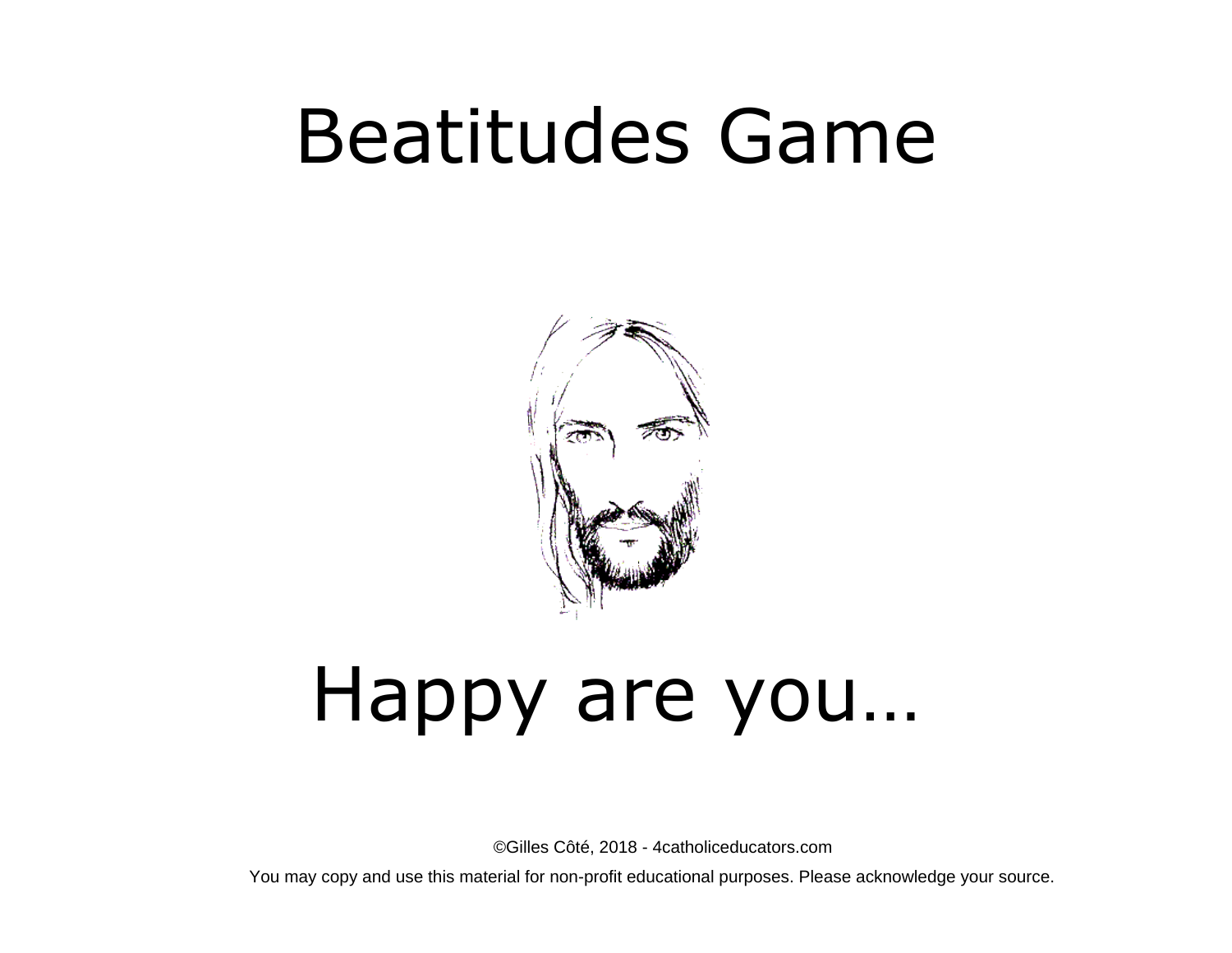#### **Preparation:**

- 1. Print the four beatitudes cubes templates provided on pages 3-6 below. Using a heavy weighted paper will help the cubes retain their shapes once assembled.
- 2. Cut out and assemble the cubes.
- 3. Suggestion: to keep the interest of the children, it may be best to assemble many sets of the four cubes so that you can have no more than 5 or 6 players using each set.
- 4. Print out one Beatitudes Score Card for each student.

#### **Rules of the Game:**

- 1. Each player in turn rolls all four cubes.
- 2. The faces of the cubes contain either the beginning or the ending of each of the nine beatitudes. After the dices have been rolled, players check to see if the top faces of the dices contain both the beginning and the end of a beatitude.
- 3. If a match is found, the player who rolled the dices circles the letter in the word BEATITUDE in front of the matched beatitude on their score card. If two different beatitudes are matched, the player circles the two corresponding letters on their score card. If there are no matches, no letters are circled and the next player rolls the dices.
- 4. The game ends when a player has circled all nine letters in the word BEATITUDE on their score card or after a predetermined time.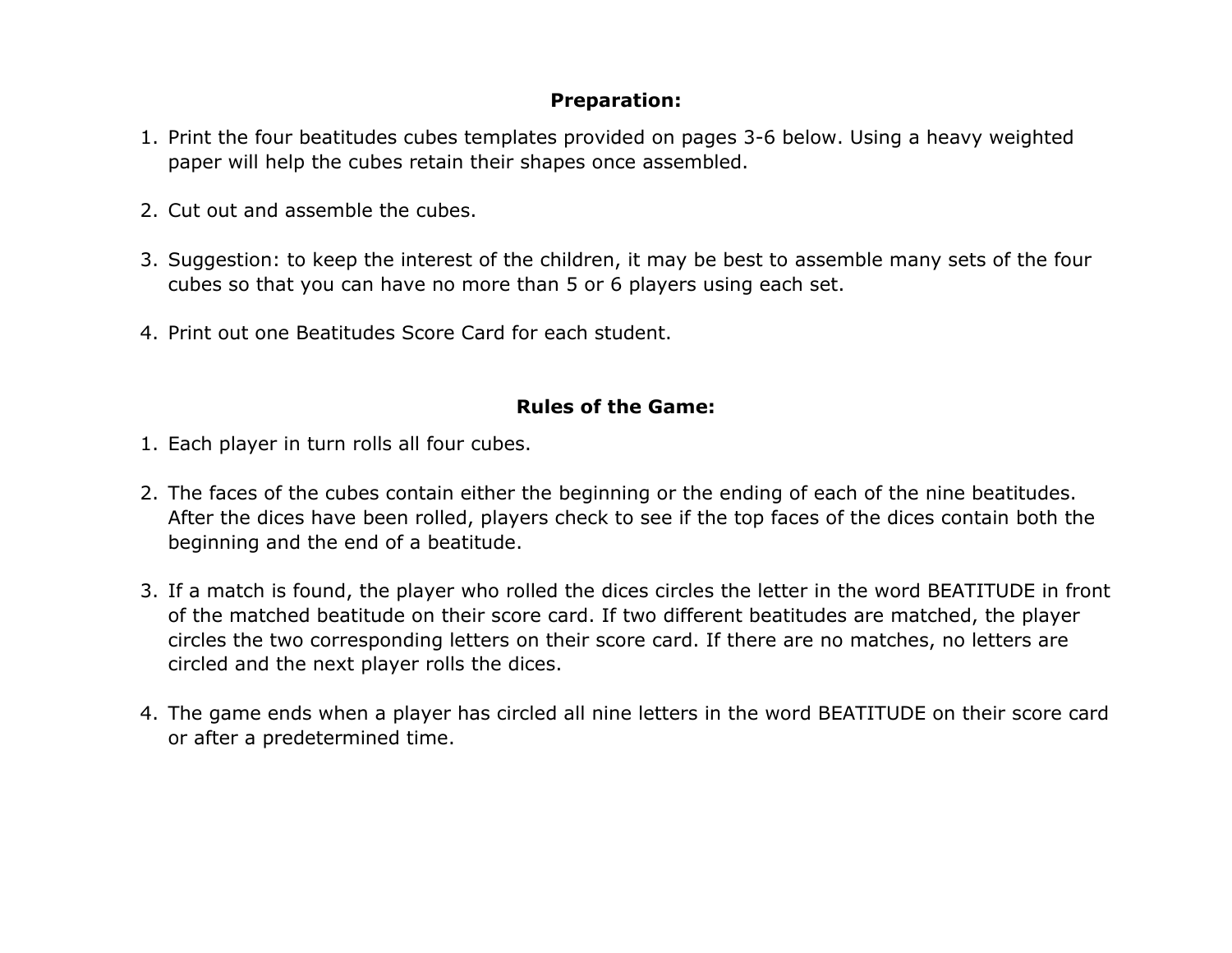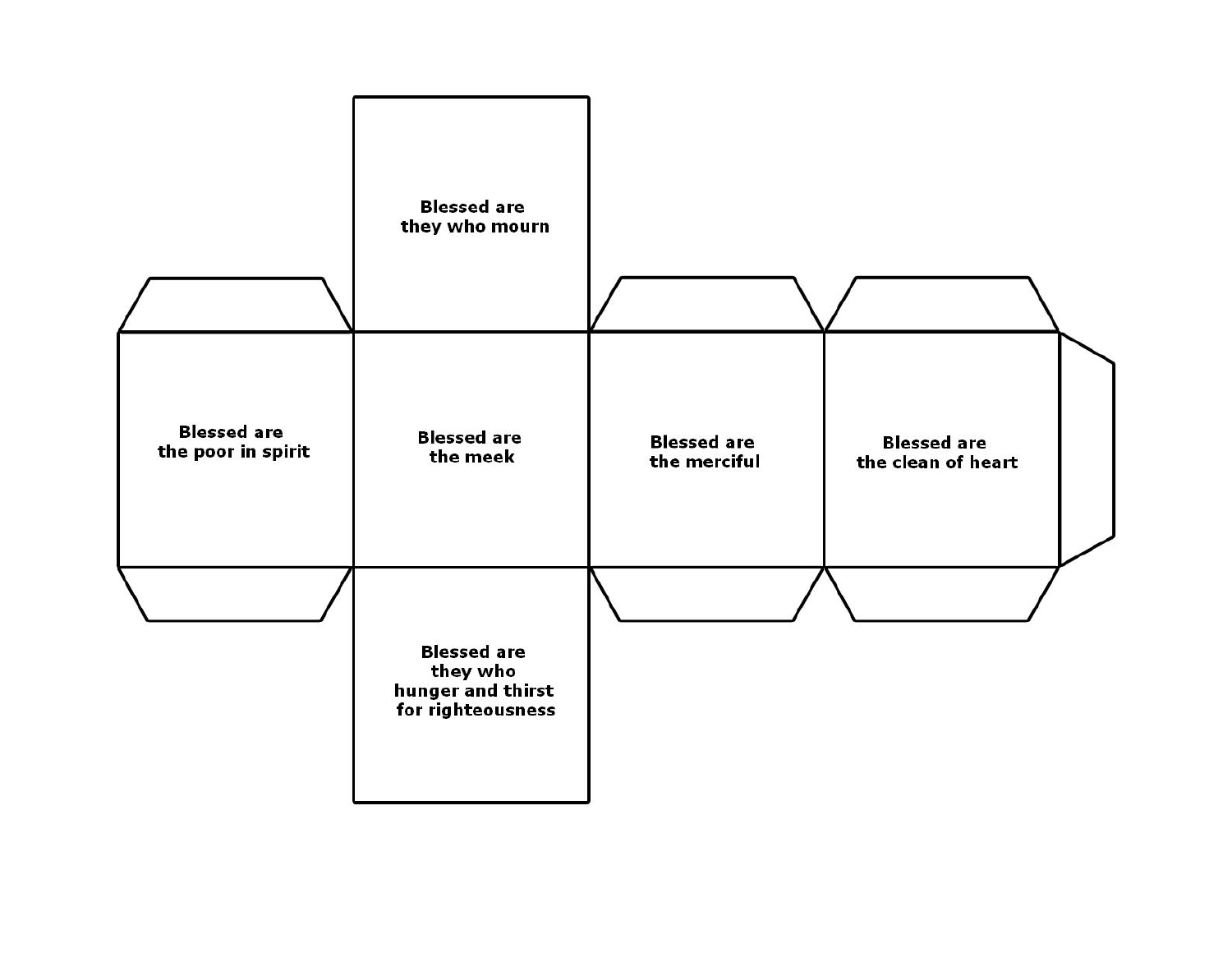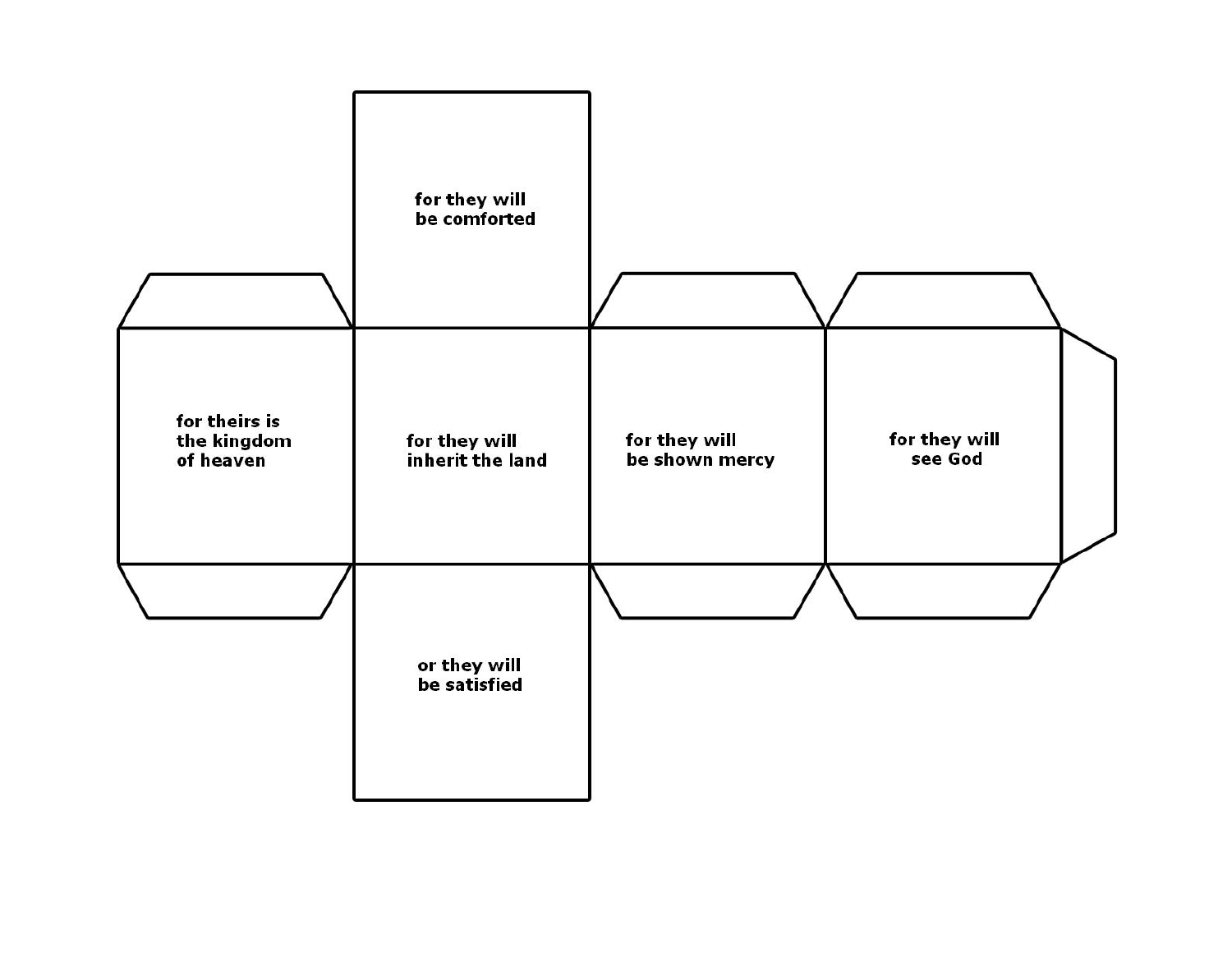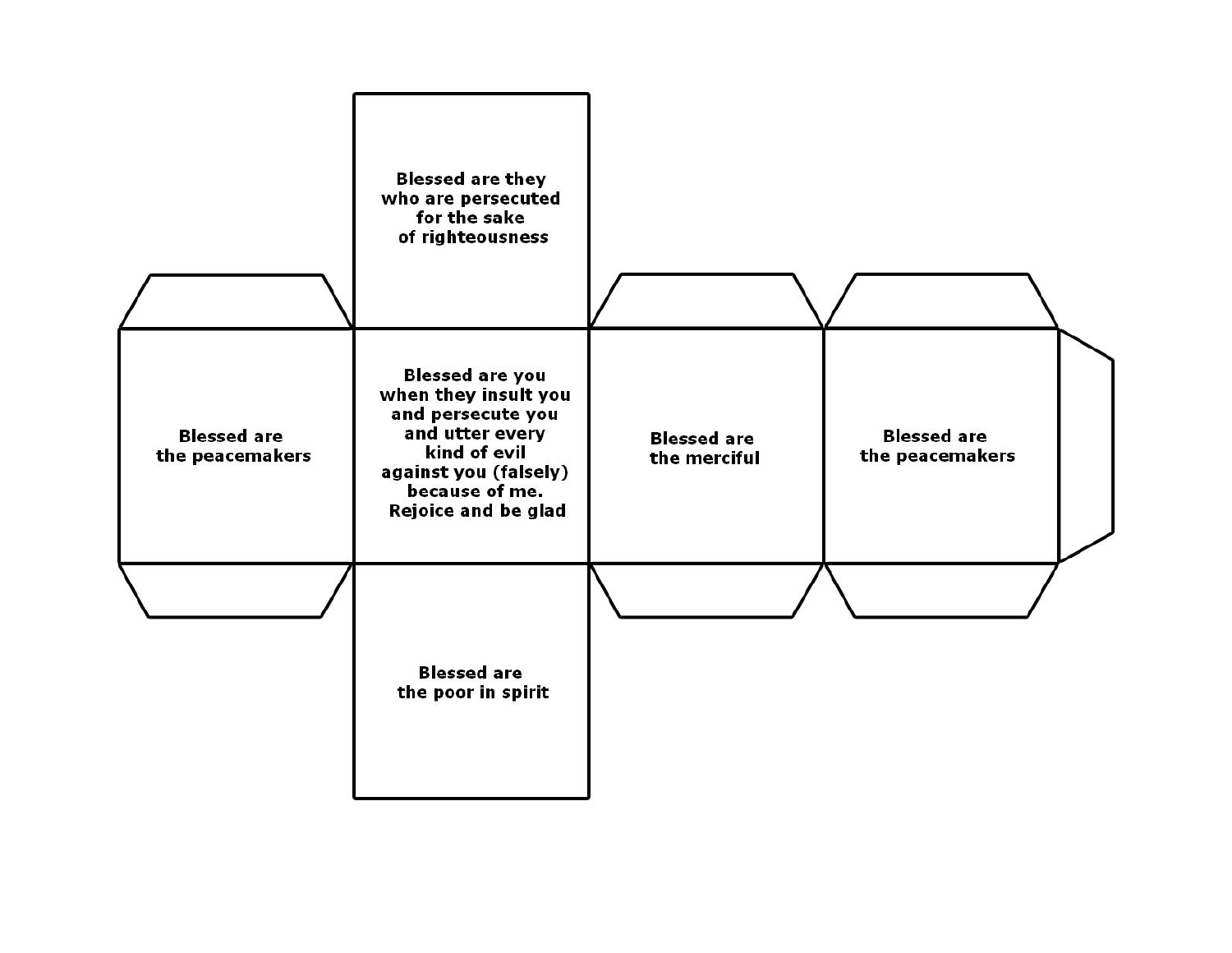